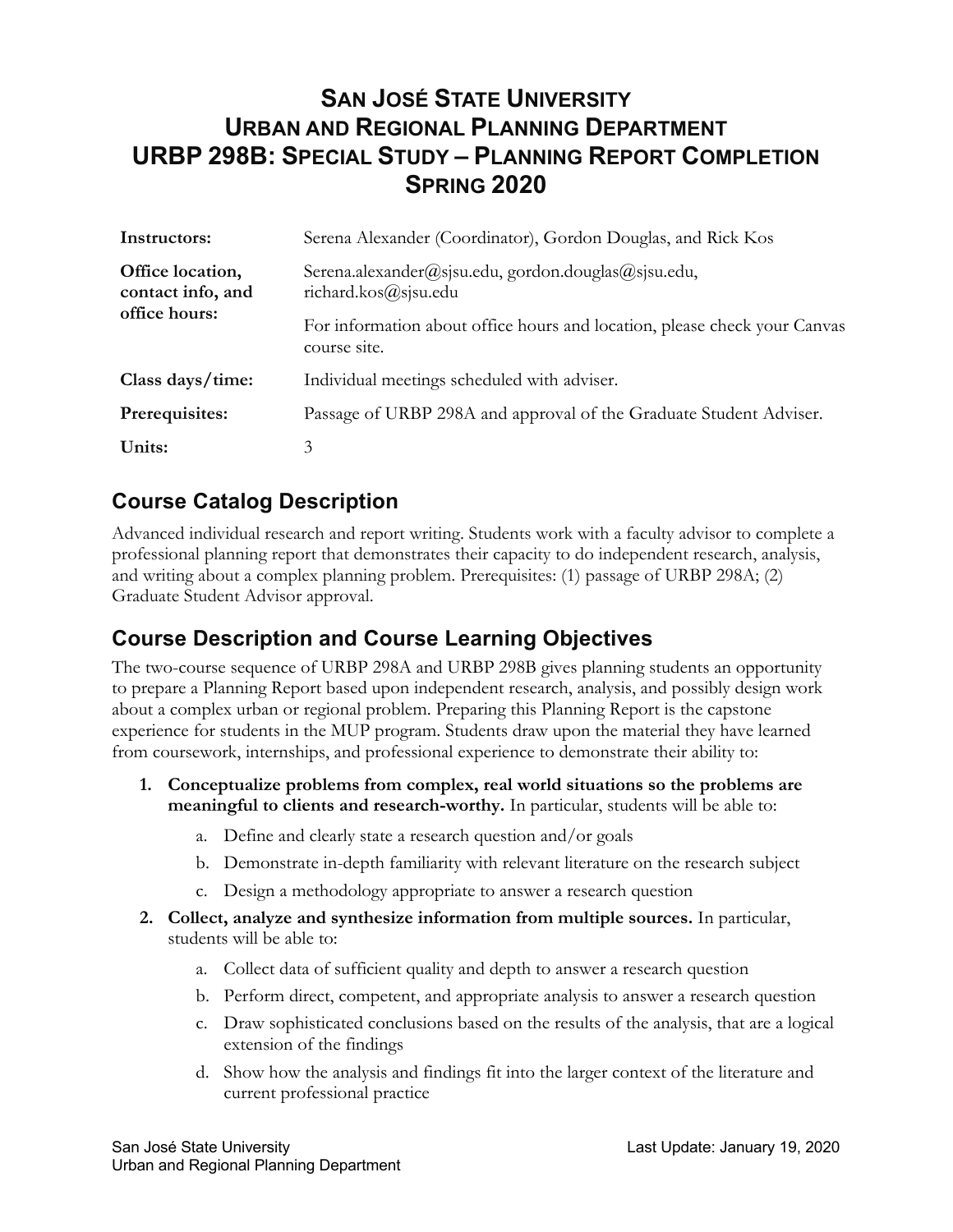- **3. Communicate effectively in writing and in visual terms.** In particular, students will be able to:
	- a. Organize material logically, so that a reader can easily follow the writer's train of thought
	- b. Write text that is grammatically correct and free of typos
	- c. Create and integrate into the report tables and figures that add useful/important information for readers
	- d. Design reports that are attractive and professional in appearance
	- e. Include citations where appropriate, and format footnotes and bibliographies properly

In addition to these three requirements for the Planning Report, students are encouraged to demonstrate originality and creativity in the choice of research question, methodology, and analysis techniques.

# **Planning Accreditation Board (PAB) Knowledge Components**

This course partially covers the following PAB Knowledge Components: 2a, 2b, and 2c.

A complete list of the PAB Knowledge Components can be found at http://www.sjsu.edu/urbanplanning/courses/pabknowledge.html.

# **Required Course Texts**

Turabian, Kate L. *A Manual for Writers of Research Papers, Theses, and Dissertations.* 8th ed. Chicago: University of Chicago Press, 2013. (ISBN-13: 978-0-226-81638-8. Cost: approximately \$15 on Amazon.) Note that there is now a 9<sup>th</sup> edition of this book. You can check with your advisor to see which version is preferred.

Other readings may be emailed to students and/or posted to the Canvas course site and/or determined in consultation with the student's adviser.

## **Course Requirements and Assignments**

In URBP 298B, students complete the Planning Report that they began in URBP 298A. Students must complete, at a minimum, three drafts of the Planning Report as well as the final version. Each draft provides students an opportunity to practice and demonstrate the skills outlined in the three course learning objectives.

In addition, students must submit a "Statement of Understanding" to their adviser at the beginning of the semester, confer regularly with their writing partners, obtain feedback on Draft #2 from an external planning professional, and respond to an exit survey at the end of the semester.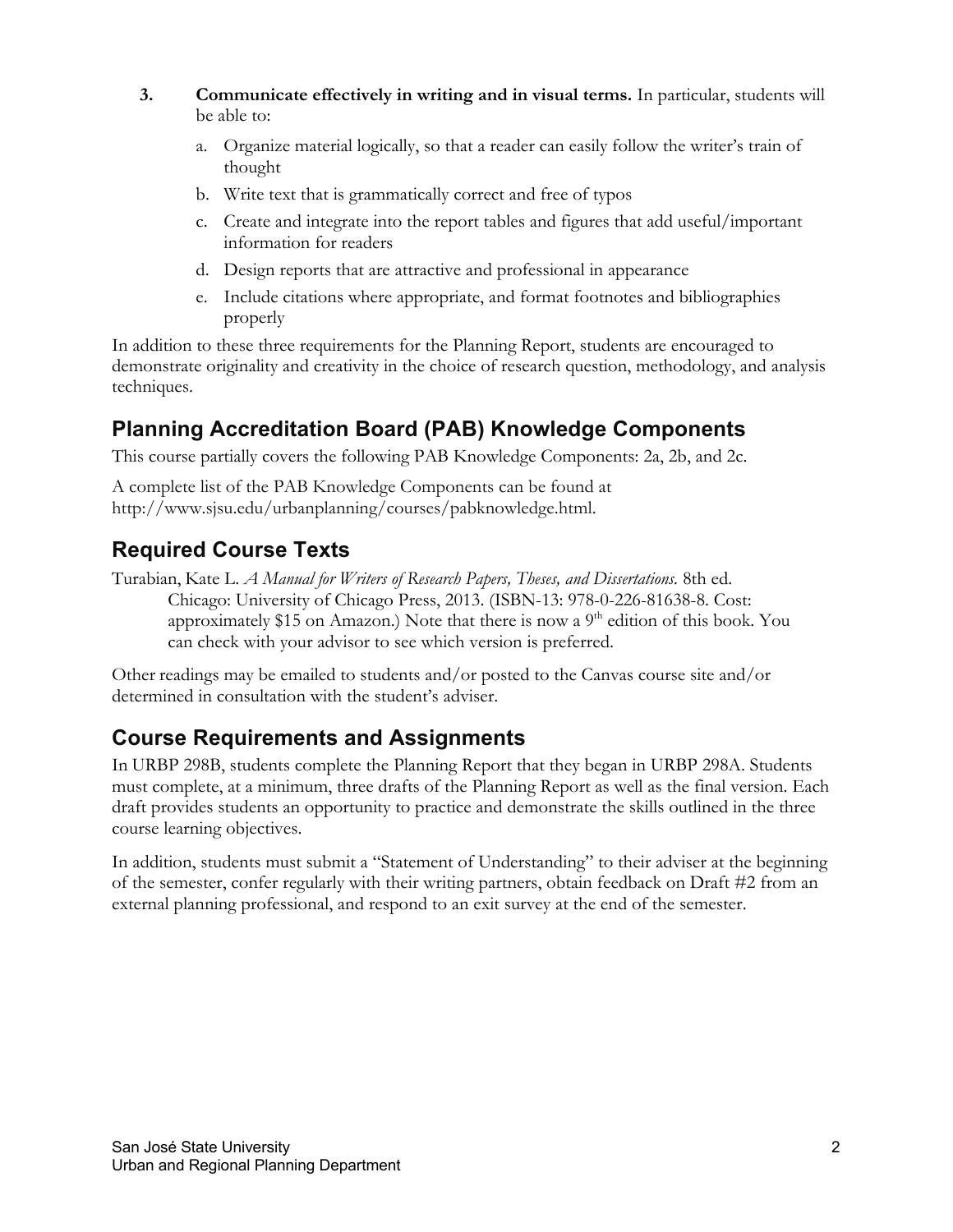| Assignments                                                                                                                                                                                                                                                                                                                                                                                                                                                                                                                                                                                                                                | Due Date                             | Learning<br><b>Objectives</b> |
|--------------------------------------------------------------------------------------------------------------------------------------------------------------------------------------------------------------------------------------------------------------------------------------------------------------------------------------------------------------------------------------------------------------------------------------------------------------------------------------------------------------------------------------------------------------------------------------------------------------------------------------------|--------------------------------------|-------------------------------|
| 1. Statement of Understanding. Students prepare a detailed<br>report outline, schedule of tasks, and acknowledge that they<br>have read the URBP 298B syllabus. The assignment guidelines<br>can be downloaded from Canvas.                                                                                                                                                                                                                                                                                                                                                                                                                | Jan. 28                              |                               |
| 2. Writing Group Participation. Students check in monthly<br>about their progress with partners in a self-selected writing<br>group. These check-ins will be done in person, by phone or, if<br>desired, by e-mail. A one paragraph summary of discussions<br>should be e-mailed to the 298 Coordinator (Serena Alexander)<br>by a group representative on the due dates listed at the right.                                                                                                                                                                                                                                              | Feb. 11<br>Mar. 10<br>Apr. 07        |                               |
| 3. First Full Draft of Planning Report. This draft should be<br>a good quality draft of the entire Planning Report from title<br>page through to the bibliography and any appendices. To<br>count as "good quality," the draft must be written so that the<br>meaning is clear to a reader at the sentence, paragraph, and<br>macro-structural level, and the content must be complete<br>enough that the student and adviser do not expect any<br>further major additions. The draft should include all planned<br>figures or tables and be formatted following the style<br>intended for the final report (fonts, heading styles, etc.). | Mar. 17<br>(Mar. 10<br>recommended)  | 1, 2, 3                       |
| 4. Second Full Draft of Planning Report. Students should turn<br>in an MS Word file of what they believe to be the finished<br>report. (Text should be proofread, the document should have its<br>final formatting, etc.) However, students should also anticipate<br>that their adviser may request additional modifications.                                                                                                                                                                                                                                                                                                             | Apr. 14<br>(Apr. 07)<br>recommended) | 1, 2, 3                       |
| 5. Feedback from an External Planning Professional. Students Apr. 21<br>obtain feedback on the second draft and share it with their<br>adviser.                                                                                                                                                                                                                                                                                                                                                                                                                                                                                            |                                      | 1, 2, 3                       |
| 6. Final Report for Instructor Review. The report should<br>be entirely complete, including all last formatting and<br>proofreading. Advisers will review the report to let students<br>know if any last revisions are needed. Submit the file as a<br>PDF.                                                                                                                                                                                                                                                                                                                                                                                | May 05                               | 1, 2, 3                       |
| <b>7. Finished Report.</b> Update your report as directed by your<br>adviser and submit a copy of the final PDF.                                                                                                                                                                                                                                                                                                                                                                                                                                                                                                                           | May 11                               | 1, 2, 3                       |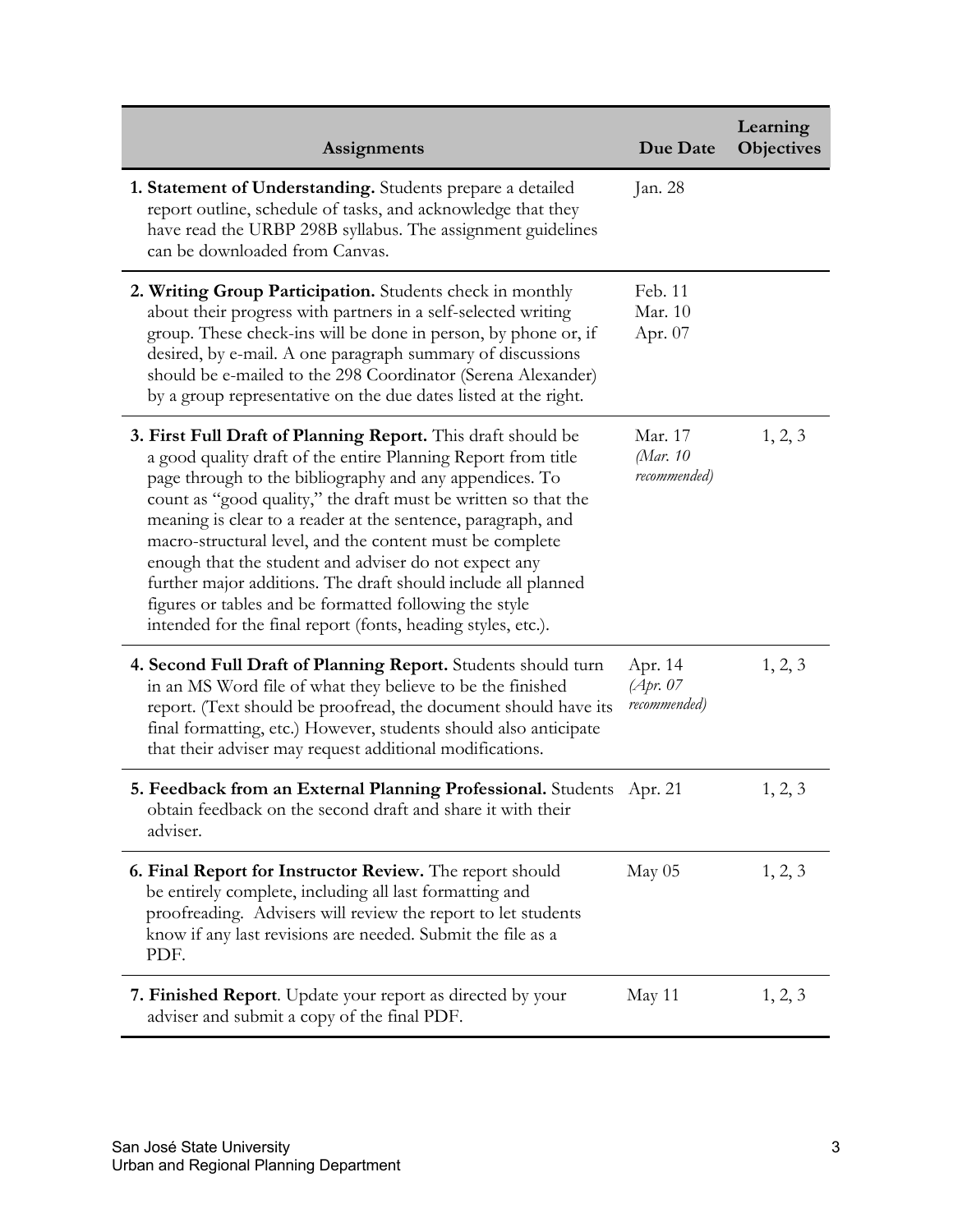#### **Format for the Final Report**

Students must submit to their adviser a digital copy of the report saved as a single pdf file.

On Canvas you will see a link to a document titled "Report Formatting Guidelines" that provides detail about how to format the final report.

#### **Grading Information**

URBP 298B is graded on a Credit/No Credit (CR/NC) basis.

To receive a grade of Credit for URBP 298B, students must (1) respond to the MUP exit survey, and (2) complete a Planning Report that meets the department's minimum standards for professionalquality analysis.

Advisers evaluate completed Planning Reports using the following list of criteria:

- 1. Are the research questions and/or goals well defined and clearly stated?
- 2. Does the author demonstrate in-depth familiarity with relevant literature on the subject?
- 3. Is the methodology appropriate to answer the research question(s)?
- 4. Is the collected data sufficient in quality and depth to answer the research question?
- 5. Is the analysis direct, competent, and appropriate?
- 6. Are the conclusions sophisticated and based on the results of the analysis, as a logical extension of the findings?
- 7. Does the author show how his/her analysis and findings fit into the larger context of the literature and current professional practice?
- 8. Is the material logically organized, so that a reader can easily follow the writer's train of thought?
- 9. Is the writing grammatically correct and free of typos?
- 10. Do tables and figures add useful/important information for the reader?
- 11. Is the report attractive and professional in appearance?
- 12. Are citations included where appropriate, and are footnotes and bibliography properly formatted?

Receiving an NC in URBP 298B has the following implications:

- An NC is the equivalent of failing the class. The NC will remain permanently on the student's record, though it is not included when the SJSU Office of Graduate Records calculates the student's GPA.
- Students who receive an NC in URBP 298B can only enroll again in URBP 298B if there is space in the class after all other students who want to enroll receive add codes.
- Students who receive an NC in URBP 298B will be placed on Administrative-Academic Probation. To be removed from Administrative-Academic Probation, a student must re-enroll in URBP 298B and receive a grade of CR.
- Students who received a second NC in URBP 298B will be disqualified from the MUP program.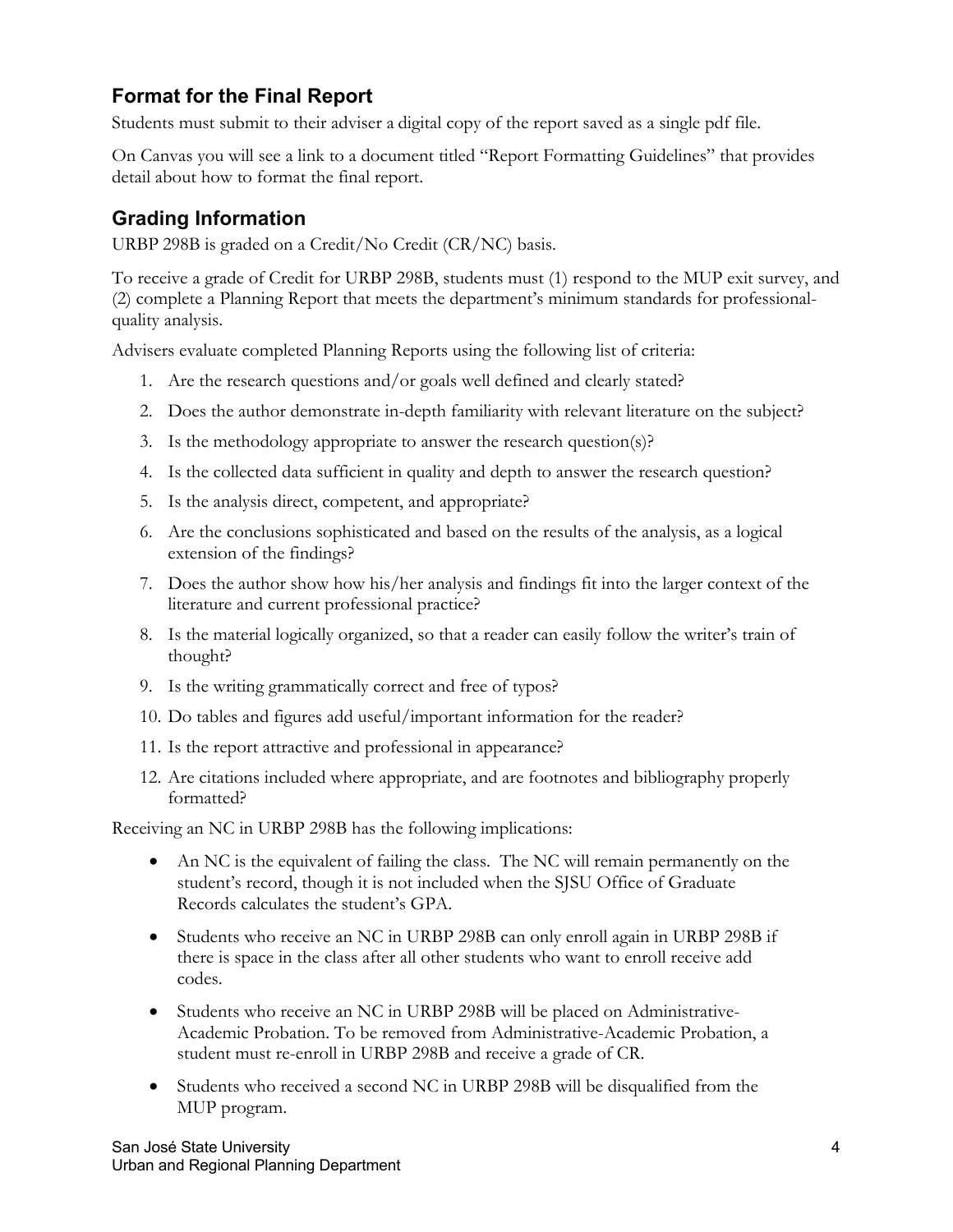## **Course Workload**

Success in this course is based on the expectation that students will spend, for each unit of credit, a minimum of forty-five hours over the length of the course (normally 3 hours per unit per week with 1 of the hours used for lecture) for instruction or preparation/studying or course related activities including but not limited to internships, labs, clinical practica. Other course structures will have equivalent workload expectations as described in the syllabus.

#### **Honors**

At the end of each semester, faculty advisers will determine whether a completed Planning Report deserves special recognition as an "honors" report. Honors reports must demonstrate a high level of originality in the research question, methodology utilized, and/or the manner of analysis. All URBP 298 faculty advisers will then jointly review reports proposed for honors, and any students selected will be notified. Honors reports are posted on the department's website and acknowledged at the MUP awards ceremony each May.

#### **MUP Program Exit Survey**

Students must respond to an online exit survey no later than Friday, May 08, 2020. The survey is designed to gather input from graduating students on how effectively the MUP program serves students and how to improve the program. While completing the survey is voluntary and you can refuse to answer all or any part of the survey, the department will not process your "Verification of Culminating Experience" memo required to complete graduation requirements until you respond to the invitation to complete the survey by the due date (those who prefer not to respond can opt out). The survey takes at most 15 minutes to complete, and all responses are confidential.

## **SJSU ScholarWorks**

If you are interested in archiving and preserving your work, while making it accessible to the rest of the world, consider depositing your master's project into SJSU ScholarWorks (http://scholarworks.sjsu.edu/), the campus institutional repository. Your work will be indexed by both Google and Google Scholar, ensuring maximum visibility, and you will receive download counts. You'll receive a durable link to your project, which you can add to your resume.

You are not required to participate in this opportunity, but if you are interested, please contact April Gilbert at the SJSU Library. Her phone number is 408-808-2461 and her email is april.gilbert@sjsu.edu.

## **Important SJSU Graduation Procedures and Deadlines**

There are some important procedures that students must complete by specific deadlines in order to graduate. You must complete the following form(s) to graduate in May 2020:

- Students must submit the **Application for Award of Degree** form to the Graduate Admissions and Program Evaluation Office (in the Student Services Center) by **February 01, 2020.** Completing this form ensures that you will receive an official SJSU diploma after graduating**.** The form and instructions are at: http://www.sjsu.edu/gape/docs/award\_degree.pdf.
- Students who have previously applied for graduation, but didn't complete the requirements on time, need to submit the **Graduate Date Change Request for Award of Master's Degree** form (and a \$10.00 processing fee) to the Graduate Admissions and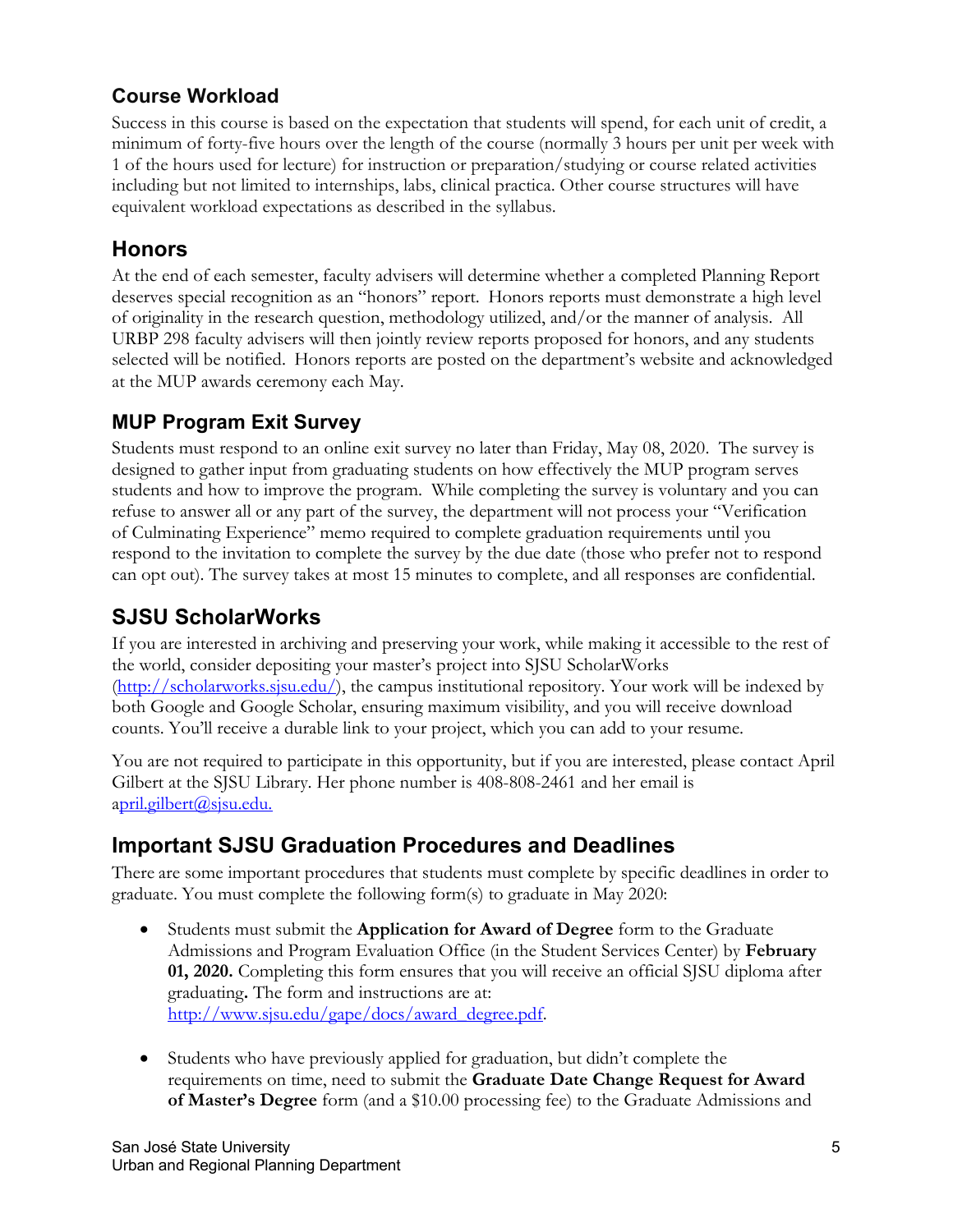Program Evaluation Office (in the Student Services Center) by **February 01, 2020.** The form is at: http://www.sjsu.edu/gape/docs/graduation\_date\_change.pdf.

• Students must complete the **Request for Course Substitution in Master's Degree Program** form if they decide to count towards the MUP degree a different set of classes from those listed on the Request for Candidacy and Graduate Degree Program form (recall that you completed this form in URBP-298A). This substitution form is at: http://www.sjsu.edu/gape/forms/Request%20for%20Course%20Substitution%20in%20 Graduate%20Degree%20Program%203.17.16.pdf. This form must be signed by the Graduate Adviser, who will submit it to Graduate Admissions and Program Evaluation (GAPE) for you. This form should be submitted to the Graduate Adviser by **February 01, 2020**.

## **University Policies**

Per University Policy S16-9, university-wide policy information relevant to all courses, such as academic integrity, accommodations, etc. will be available on Office of Graduate and Undergraduate Programs' Syllabus Information web page at http://www.sjsu.edu/gup/syllabusinfo/"

## **Plagiarism and Citing Sources Properly**

Plagiarism is the use of someone else's language, images, data, or ideas without proper attribution. It is a very serious offense both in the university and in your professional work. In essence, plagiarism is both theft and lying: you have stolen someone else's ideas, and then lied by implying that they are your own.

> **Plagiarism will lead to grade penalties and a record filed with the Office of Student Conduct and Ethical Development. In severe cases, students may also fail the course or even be expelled from the university.**

**If you are unsure what constitutes plagiarism, it is your responsibility to make sure you clarify the issues before you hand in draft or final work.**

Learning when to cite a source and when not to is an art, not a science. However, here are some common examples of plagiarism that you should be careful to avoid:

- Using a sentence (or even a part of a sentence) that someone else wrote without identifying the language as a quote by putting the text in quote marks and referencing the source.
- Paraphrasing somebody else's theory or idea without referencing the source.
- Using a picture or table from a webpage or book without reference the source.
- Using data some other person or organization has collected without referencing the source.

The SJSU MLK Library provides a short (15 minutes) and informative plagiarism tutorial. The MUP faculty highly encourage all students to complete it. Details are here: https://libguides.sjsu.edu/c.php?g=853661&p=6111789

Also, the University of Indiana has developed a very helpful website with concrete examples about proper paraphrasing and quotation. See in particular the following pages: